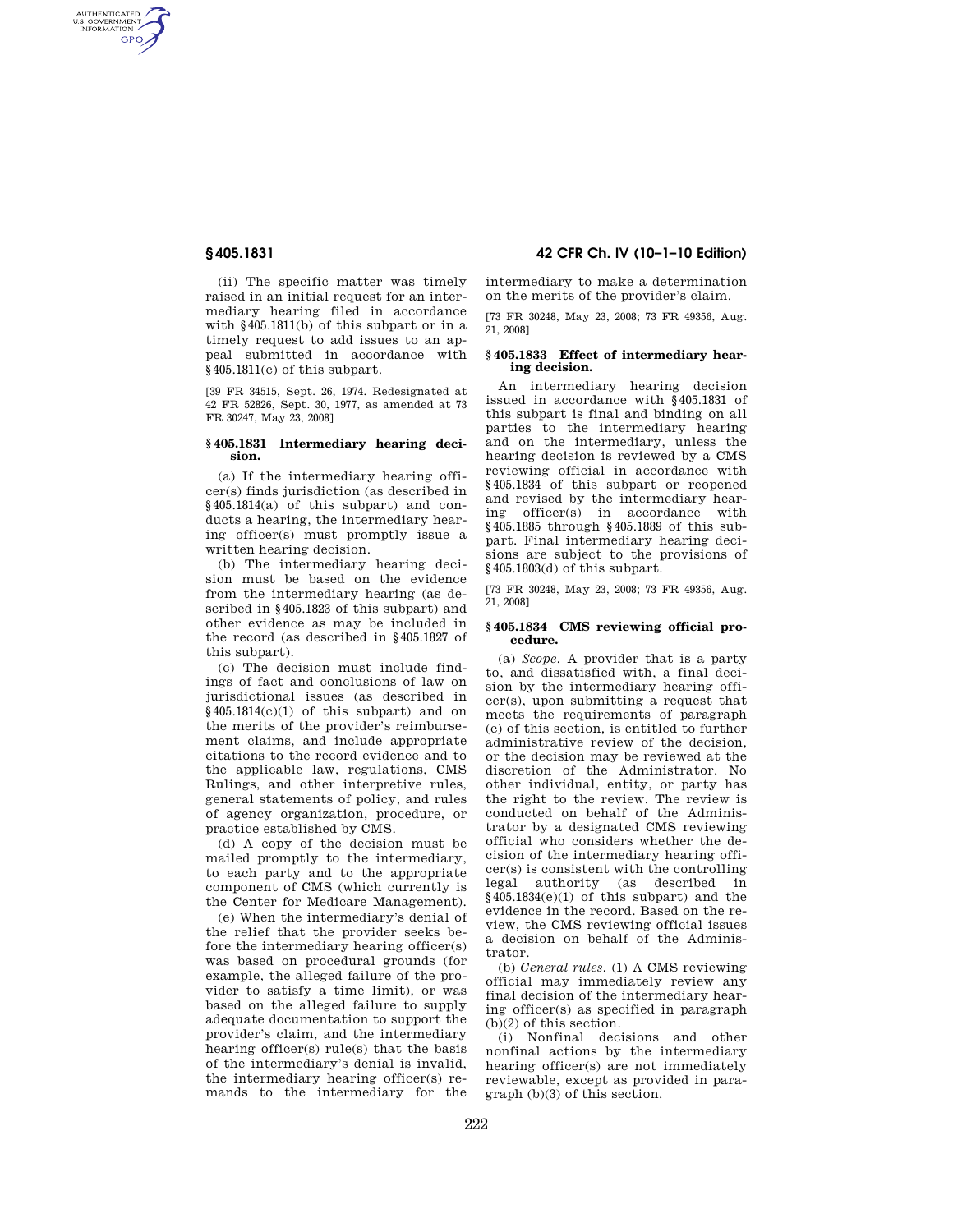# **Centers for Medicare & Medicaid Services, HHS § 405.1834**

(ii) The CMS reviewing official exercises this review authority in response to a request from a provider party to the appeal that meets the requirements of paragraph (c) of this section or may exercise his or her discretion to take own motion review.

(2) A CMS reviewing official may immediately review the following:

(i) Any final jurisdictional dismissal decision by the intermediary hearing officer(s), including any finding that the provider failed to demonstrate good cause for extending the time in which to request a hearing (as described in §§405.1813(e)(1) and 405.1814(c)(3) of this subpart).

(ii) Any final intermediary hearing decision (as described in §405.1831 of this subpart).

(3) Nonfinal decisions and other nonfinal actions by the intermediary hearing officer(s) are not subject to the CMS reviewing official procedure until the intermediary hearing officer(s) issues a final decision as specified in paragraph (b)(2) of this section (as described in §§405.1813(e)(2), 405.1814(c) and (d), and  $405.1821(d)(1)$  of this subpart), except that the CMS reviewing official may immediately review a ruling, authorizing discovery or disclosure of a matter, where there is a claim of privilege or other protection from disclosure such as case preparation, confidentiality, or undue burden.

(4) In order to facilitate the Administrator's exercise of this review authority, the intermediary hearing officer(s) must promptly send copies of any decision specified in paragraph (b)(2) of this section or in  $\frac{6405.1821(d)}{2}$  of this subpart to the appropriate component of CMS (currently the Center for Medicare Management).

(i) All requests for review by a CMS reviewing official and all written submissions to a CMS reviewing official under paragraphs (c) and (d) of this section also must be sent to the appropriate component of CMS.

(ii) The appropriate CMS component examines each intermediary hearing officer decision that is reviewable under paragraph (b)(2) of this section or §405.1821(d)(2) of this subpart, along with any review requests and any other submissions made by a party in accordance with the provisions of this section, in order to assist the Administrator's exercise of this review authority.

(c) *Request for review.* (1) A provider's request for review by a CMS reviewing official is granted if—

(i) The date of receipt by the appropriate CMS component of the review request is no later than 60 days after the date of receipt by the provider of the intermediary hearing officer decision; or

(ii) The request seeks review of a decision listed in paragraph (b)(2) of this section, and the provider complies with the requirements of paragraph  $(c)(2)$  of this section.

(2) The provider must submit its request for review in writing, attach a copy of the intermediary decision for which it seeks review and include a brief description of all of the following:

(i) Those aspects of the intermediary hearing officer decision with which the provider is dissatisfied.

(ii) The reasons for the provider's dissatisfaction.

(iii) Any argument or record evidence the provider believes supports its position.

(iv) Any additional, extra-record evidence relied on by the provider, along with a demonstration that such evidence was improperly excluded from the intermediary hearing (as described in §405.1823 of this subpart).

(3) A provider request for immediate review of an intermediary hearing officer ruling authorizing discovery or disclosure in accordance with paragraph  $(b)(3)$  of this section must—

(i) Be made as soon as practicable after the ruling is made, but in no event later than 5 business days after the date it received notice of the ruling; and

(ii) State the reason(s) why the ruling is in error and the potential harm that may be caused if immediate review is not granted.

(d) *Own motion review.* (1) The Administrator has discretion to take own motion review of an intermediary hearing officer decision (regardless of whether the decision was favorable or unfavorable to the provider) or other reviewable action.

(2) In order to exercise this authority, the CMS reviewing official must, no later than 60 days after the date of